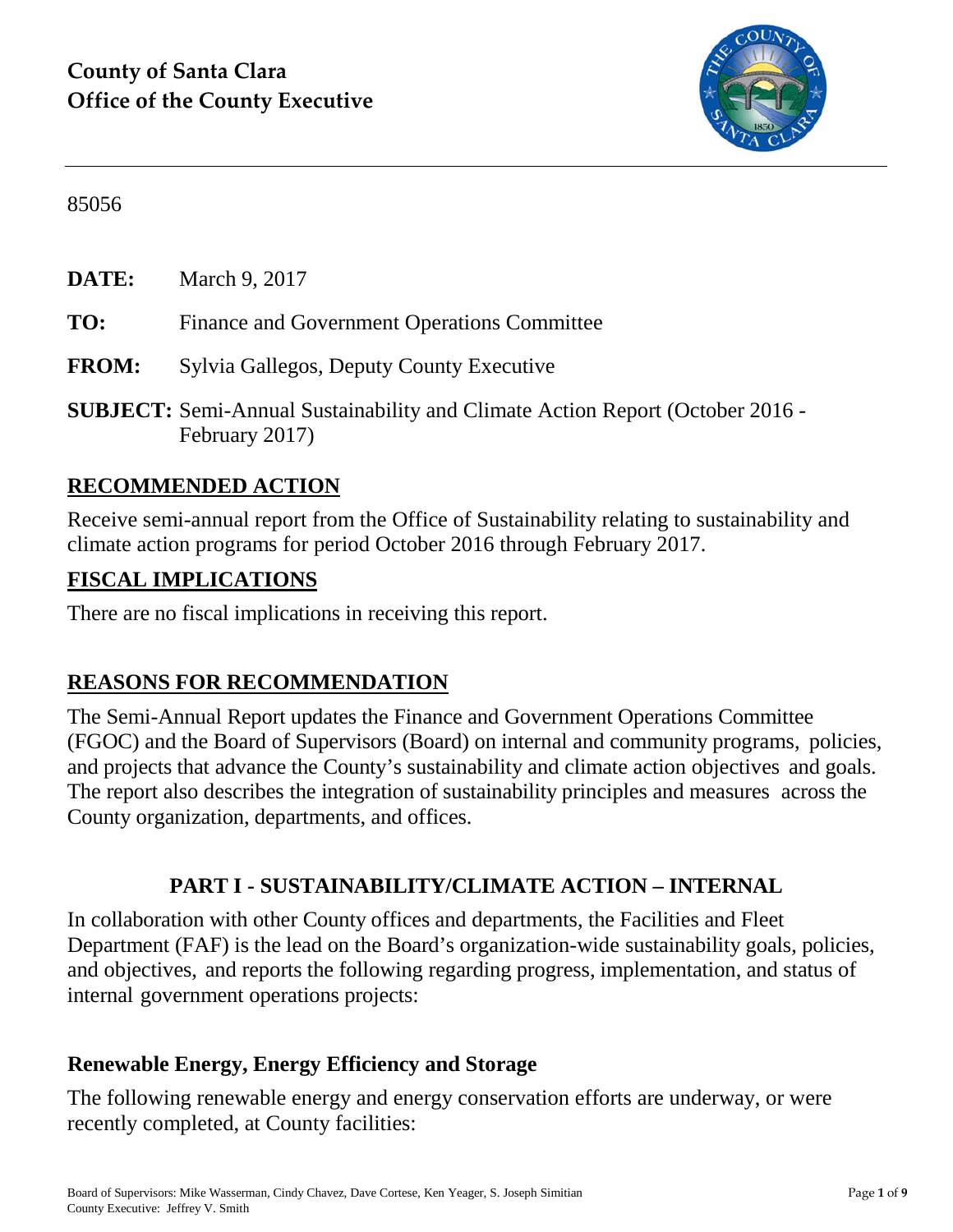#### Renewables for Revenue Project (Item No. 9b October 6, 2015)

For information on the Project, see the Renewables for Revenue (R4R) Quarterly Report legislative file, submitted to the February 9, 2017 Finance and Government Operation Committee and the February 16, 2017 Housing, Land Use, Environment and Transportation Committee.

#### Energy and Water Projects

FAF continues to operate, monitor and maintain the County's portfolio of solar, fuel cell, battery storage, and energy efficiency systems. Projects currently underway include:

### *Energy Service Company Projects*

The two Energy Services Companies (ESCOs) FAF is working with, Ameresco and Siemens, presented first drafts of their Investment Grade Energy and Water Audits (IGAs) of County facilities to staff in February 2017. FAF is currently working with the ESCOs to validate the energy / water and cost savings estimates from the first draft IGA reports. FAF is negotiating implementation contracts with the ESCOs. Opterra, the ESCO responsible for VMC, is in the process of conducting its IGA audit. FAF anticipates having energy performance contracts for Board consideration in Q3 2017.

### *Utility Data Management System (UDMS)*

A Utilities Data Management System (UDMS) is a software solution that facilitates the efficient tracking, management and analysis of the cost and usage of utilities. FAF issued a UDMS Request for Proposal (RFP) in May of 2016 and received responses from three vendors: Siemens, Sunpower/Enernoc, and Facility Dude. After reviewing proposals and receiving vendor presentations, in November 2016 the RFP Evaluation Panel selected Siemens due to its intuitive web interface, competitive pricing, and dynamic utilities bill pay and management features. FAF is currently working to negotiate a UDMS implementation contract with Siemens, which is tentatively expected to be finalized in late Q2 2017.

#### *Facilities Benchmarking Efforts*

FAF continues to work with Silicon Valley Energy Watch to benchmark major County Facilities using Energy Star Portfolio Manager. Priority on this effort has been given to all facilities within the Civic Center, including correctional facilities. After evaluation of utility meters for all facilities within the Civic Center, it was determined that the facilities need to be benchmarked as a campus. This was due to multiple facilities sharing a utility meter. The purpose of benchmarking the Civic Center is to effectively evaluate the existing resource consumption of the campus, demonstrate a need for sub-metering, and identify additional sustainability priorities for the Civic Center Master Plan.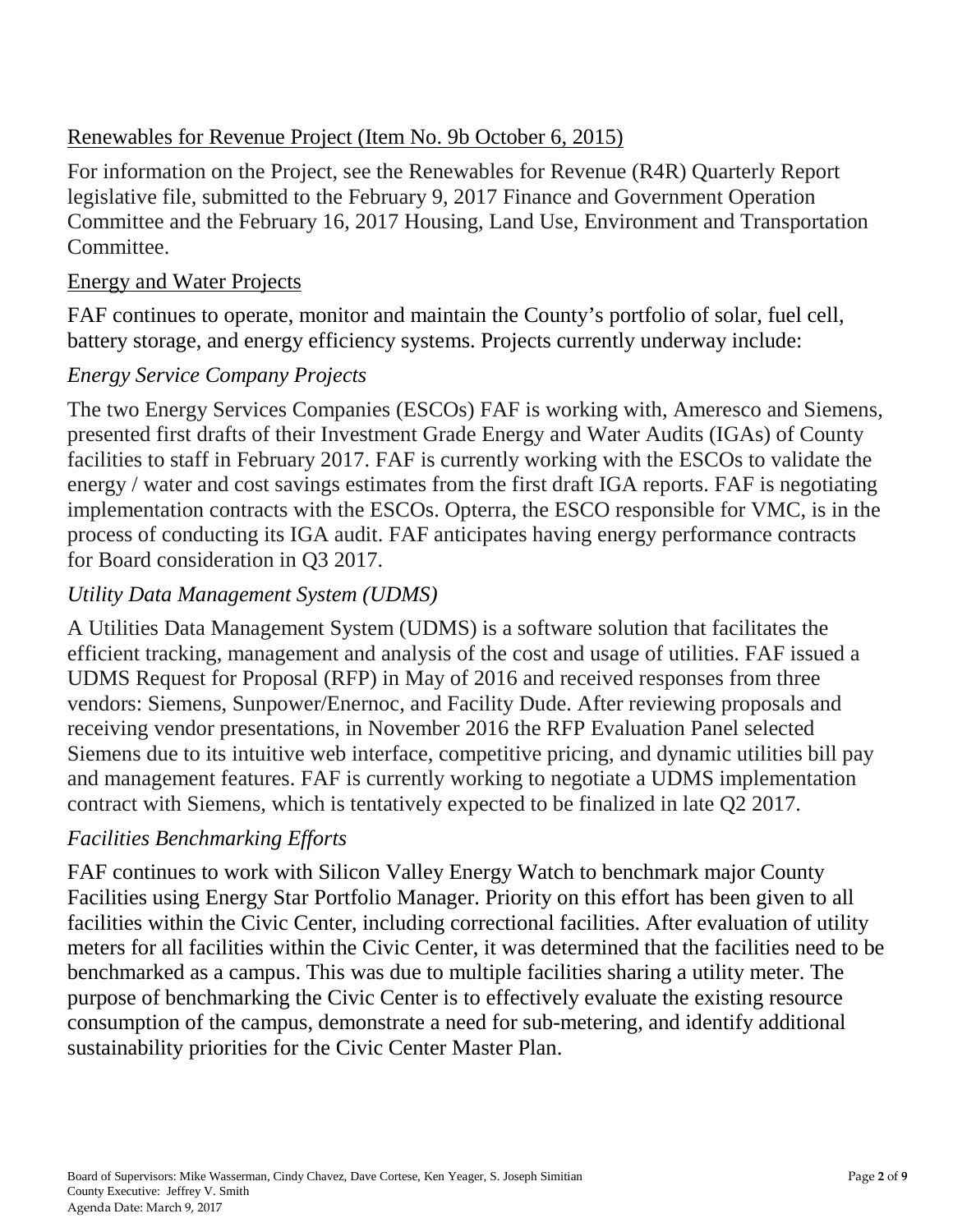# *Electric Vehicle Charging Stations*

FAF has allocated \$2 million to design and construct approximately 60 dual port electric vehicle charging stations. In December of 2016, 9-new stations were installed at Fleet Management and 6-existing stations were replaced at the Civic Center Employee parking lot. Other sites that are being evaluated for implementation include the Charcot Campus, 55 W. Younger, the Berger Campus, 333 West Julian (SSA), and the Civic Center parking garage. Deployment at these sites is anticipated in Q2 2017.

# **Municipal Operations Greenhouse Gas Inventory**

In 2007, the Board signed the Cool Counties Climate Stabilization Declaration and established a set of aggressive goals for greenhouse gas (GHG) emission reductions for the County. In 2005 and 2010, a GHG emission inventory was completed to identify the baseline and current state of the County's emissions for operations and facilities. The Cool Counties Climate Stabilization Declaration states the need to stop increasing the amount of emissions by 2010, decrease emissions by 1% every 5 years from 2010 – 2050, and reach an 80% reduction by 2050. Given that no GHG inventory has been completed in six years, the FAF is unable to identify whether or not it is headed towards the 1% reduction every 5 years, as well as the 2050 goal of 80% emissions reduction.

FAF released an informal competitive procurement (ICP) for the completion of a municipal operations greenhouse inventory on January 13, 2017, with a proposal due date of February 2, 2017. Evaluation of proposals are currently underway, but it is anticipated that the municipal operations GHG inventory will be completed by August 2017. Completing a GHG inventory will identify what projects have contributed towards GHG emission reductions, as well as allow FAF to strategize/prioritize for future projects that can meet the County's sustainability and climate change mitigation goals.

# **Ridesharing Pilot**

Under advisement from May 12, 2016 (Item No. 6): Consider recommendations relating to ride share vendors and sharing vehicles with other agencies. (Referral from March 2, 2016, Finance and Government Operations Committee meeting, Item No. 7) (ID# 81485), the Board of Supervisors directed FAF to conduct a competitive solicitation to select a vendor for a ridesharing platform, in an amount not exceed \$10,000 for a period of six months (BOS June 7, 2016 Item No. 25). An informal competitive procurement was conducted and service agreement was signed on September 16, 2016 with Scoop Technologies.

The program rolled out on October 2016 to all County employees, with focused on-site marketing efforts at the Civic Center campus, Valley Medical Center, and 333 West Julian (SSA). Initial marketing execution took place during the month of October via these site visits, a post on SCC Connect, posts on department's intranet sites, and a total of two Green Meme's email blasts. A second round of site visits took place at the Civic Center and Valley Medical Center during the month of January. Lastly, representatives from Valley Transportation Authority (VTA) and Metropolitan Transportation Commission were at the Civic Center campus on December 12, 2016 to promote the Scoop ridesharing platform. This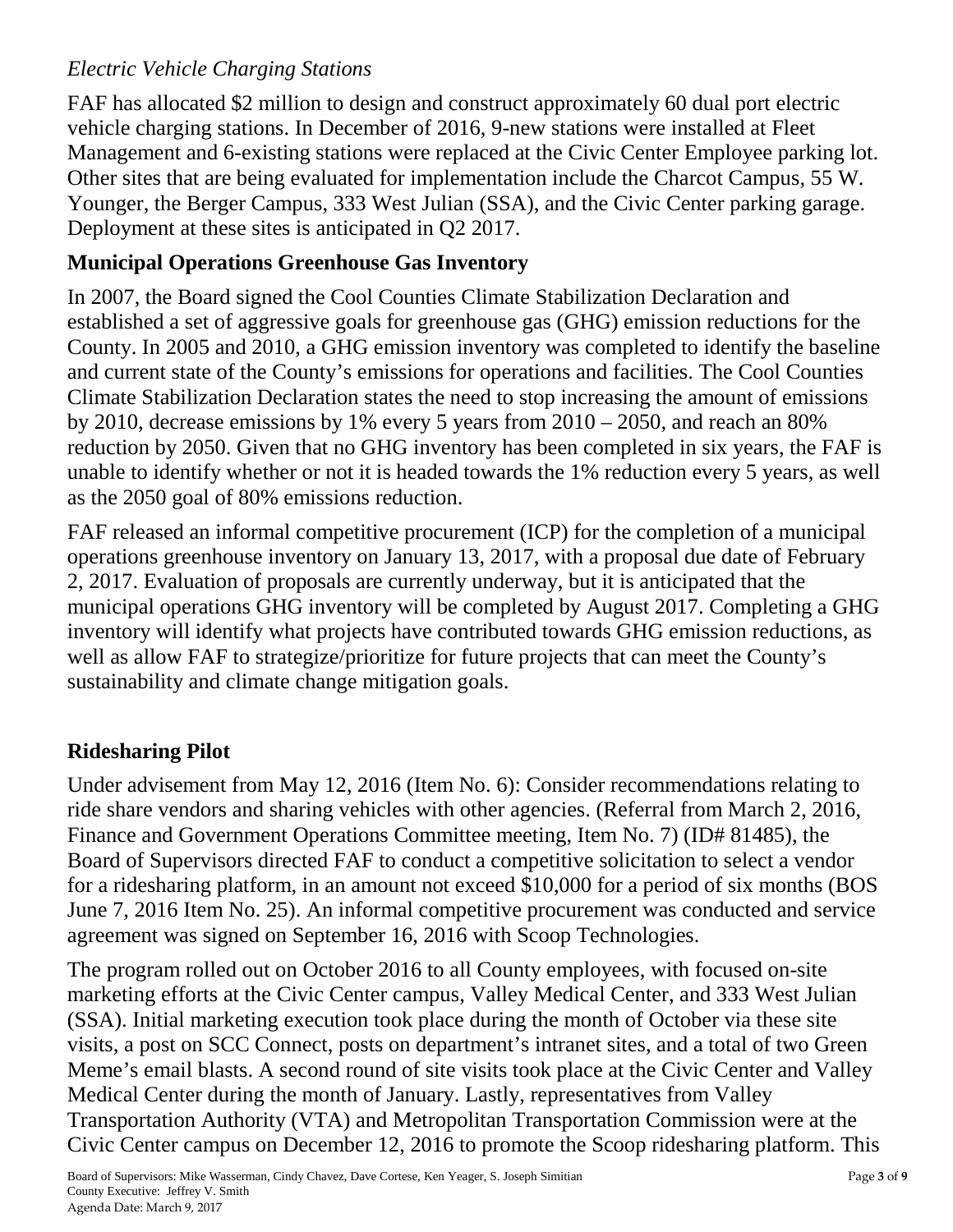is part of VTA and MTC's partnership to promote ridesharing platforms throughout the region.

The monthly detailed reporting meetings between FAF and Scoop Technologies demonstrated an increase in usage from the original roll out month of October 2016. In October there were a total of 157 County employees registered; there are currently, as of January 2017, a total of 243 registered users. There is a total of \$9,466 remaining in funds allocated for this effort. FAF's marketing efforts will continue over the next couple of months, with an additional round of site visits and Green Meme blasts.

Below is a summary chart of Scoops overall impact on the County of Santa Clara.

| Category                    | <b>December</b> | January | <b>All Time</b> |
|-----------------------------|-----------------|---------|-----------------|
| <b>Employees registered</b> | 34              | 34      | 243             |
| <b>Matched trips</b>        | 61              | 150     | 273             |
| Cars out of parking lots    | 23              | 69      | 132             |
| Miles saved                 | 441             | 984     | 2572            |
| Pounds of CO2 saved         | 396             | 885     | 2315            |

Figure 1: Scoop Impacts to Date, Source: Scoop Technologies

# **Zero Waste Program for County Facilities**

The Republic Services diversion rate for the County facilities Zero Waste Program (ZWP) is reported to be 75% in December of 2016. In addition, the semi-annual Zero Waste Report, was submitted to FGOC on February 9, 2017 (Item 7, Legislative file No. 84816). The report included updates related to the County's facilities ZWP such as the diversion rate, outreach, internal composting and program expansion.

# **Civic Center Master Plan**

As part of the Civic Center Master Plan process, an eco-charrette was hosted by FAF, Lowe Enterprises, and Gensler Architects on October 19, 2016. Multiple County department representatives were in attendance, as well as other local organizations, such a,s SF Planning and Urban Research (SPUR), TransForm, Valley Water, Sustainable Silicon Valley, and the Air District. An eco-charrette is part of the integrated design process, where stakeholders are able to identify their sustainability priorities and vision for future development. Furthermore, it offers the unique advantage of giving immediate feedback to the designers. Strategies revolving around energy and water conservation, transportation, and public realm improvements (amongst others) were discussed and prioritized during this first eco charrette.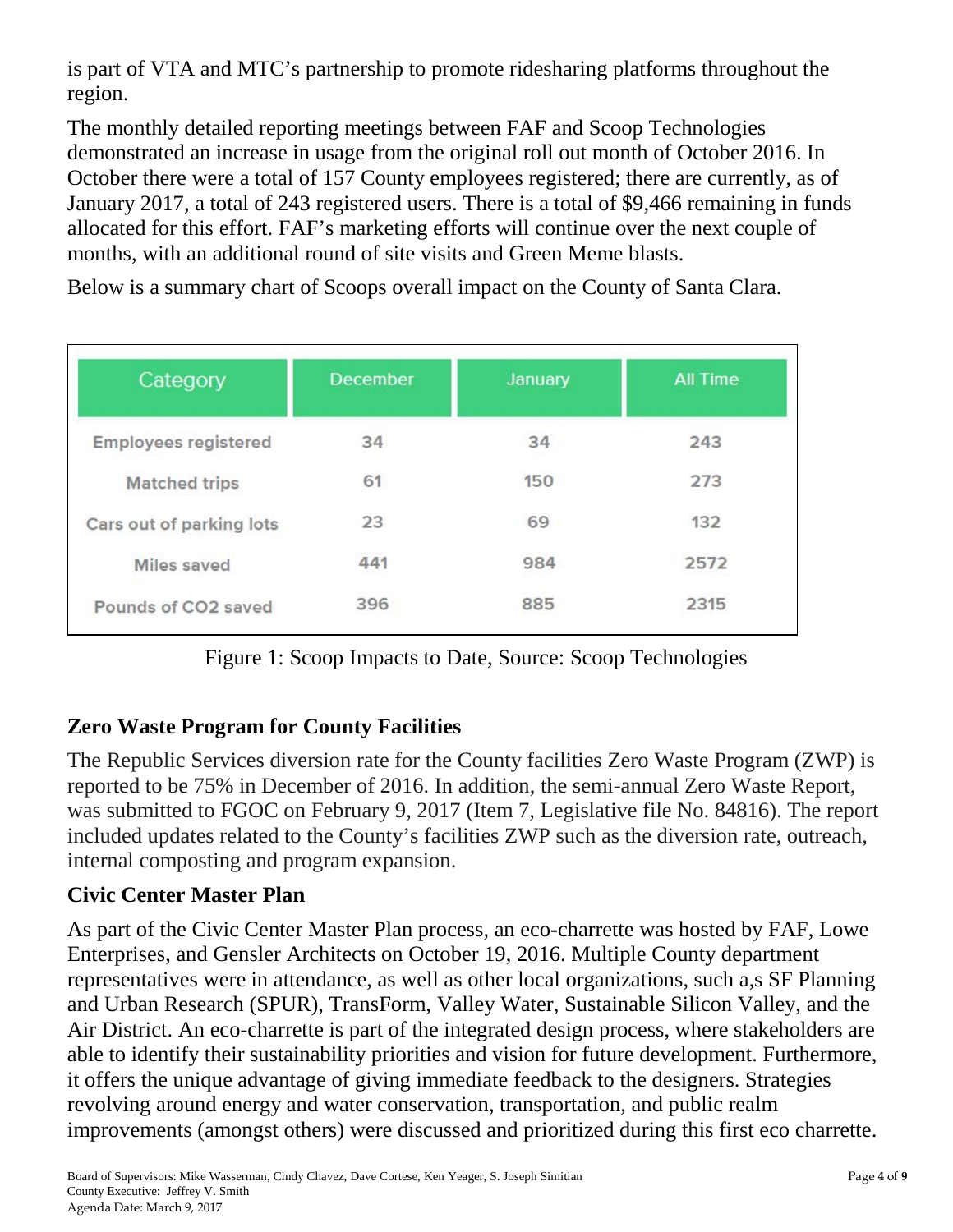As a continuation of this prioritization process, a follow-up Eco-Charrette was hosted on January 25, 2017. This second Eco-Charrette focused on potential sustainability strategies noted as priorities during the first charrette. As a result, attendees were in breakout sessions that focused on Resources (Energy, Water + Waste) and Transportation strategies. A detailed summary report on recommended measures that resulted from this eco-charrette are still being evaluated by the Administration and the consultant.

# **PART II – SUSTAINABILITY/CLIMATE ACTION – EXTERNAL**

In collaboration with community partners including municipalities, non-profit organizations, the private sector and other partners, the Office of Sustainability (OOS) serves the Board's sustainability goals, policies, and objectives, and reports the following regarding progress, implementation, and status of multi-jurisdictional and community programs and projects:

### **Silicon Valley 2.0 (SV 2.0)**

OOS completed the administrative closeout of the Silicon Valley 2.0 project in late 2016. The online Implementation Tool developed through the project continues to receive significant interest, and staff anticipates engaging a consultant in the coming months to improve access to the tool, allowing for further use by other agencies. In addition, staff has begun the process of re-connecting with members of the project Technical Advisory Committee (TAC) in an effort to first assess progress made to date on the recommended strategies from the project, and second, to prioritize additional strategies for implementation.

# **Silicon Valley Clean Energy Authority (SVCEA)**

The Silicon Valley Clean Energy Authority is close to commencing roll out of services to customers, with the first customers taking delivery of electricity on April 1.

#### In support of the SVCEA, the Office of Sustainability has performed a number of actions, including:

- Hosting SVCEA Board Meetings at County Center through January 2017. As of February 2017, meetings have transitioned to Cupertino Community Hall.
- Presenting financial agreements, including a loan guarantee (BOS September 27, 2016, Item No. 24) and subordination agreement (BOS December 6, 2016, Item No. 51) needed to facilitate SVCE's acquisition of credit through River City Bank.
- Participating in the Communications Working Group, to refine messaging and identify outreach channels for introducing SVCE to residents and businesses throughout the unincorporated County.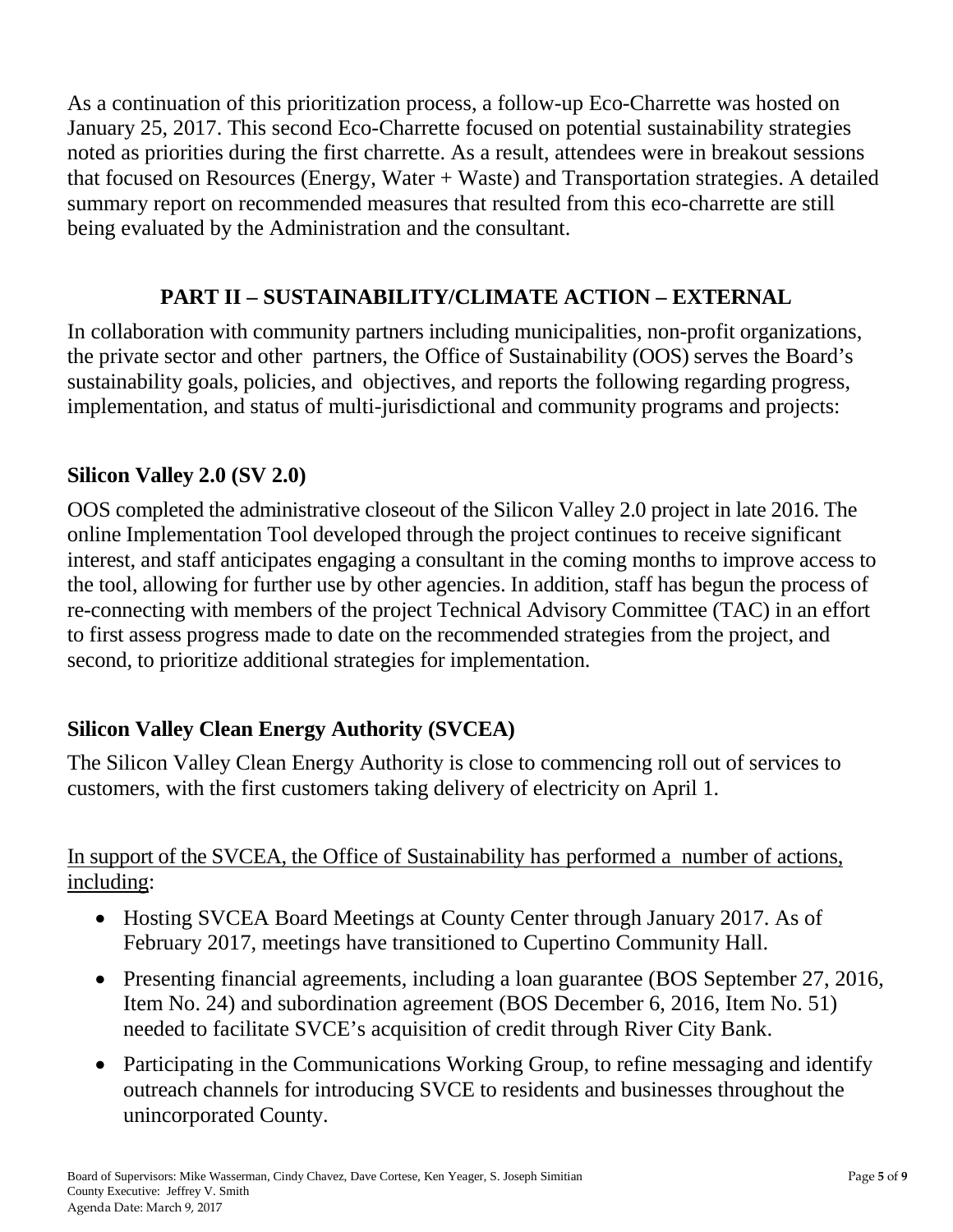Since the last update report in October, the SVCEA has:

- Secured banking and credit services with River City Bank, including a \$2 million line of credit for pre-launch operations and a \$20 million line of credit for power purchases.
- Signed contracts for power supply services with Energy America, LLC, Exelon Generation Company, LLC and Shell Energy North America, LLP, along with scheduling and coordination services from Z-Global.
- Hired additional personnel, including a Director of Finance, Manager of Account Services, and Marketing & Outreach staff. Additional recruitments are currently underway.
- Secured permanent office space in Sunnyvale.
- Approved residential, commercial, and industrial rates at the January 2017 Board meeting.
- Begun distributing notifications to customers for the first launch phase on April 1.

More information, and updates, can be found on the SVCE website: [www.svcleanenergy.org.](http://www.svcleanenergy.org/)

# **California Public Utilities Commission (CPUC)**

In an effort to support both the SVCEA and FAF, OOS continues to actively monitor CPUC proceedings relating to:

- Continuation, form and scale of future Power Customer Indifference Adjustment (PCIA) charges;
- The authority and duties of CCEs as Program Administrators under the CPUC's Energy Efficiency Portfolio (and funding); and
- The PGE General Rate Case, Phase II, in which the County has been accepted as a party in order to file testimony and comments regarding proposed changes to nonresidential rates and time-of-use periods that could cause significant reductions in the projected financial savings from the Revenue for Renewables solar projects.

# **Bay Regional Energy Network (BayREN)**

Under OOS, the County continues to be an implementer among the nine San Francisco Bay Area counties in the Single Family Energy Efficiency Residential Program, and the top performer among the nine counties in the Multi-Family Energy Efficiency Program. Further, the Sustainability Office manages a high-performing community outreach program that is modeled in other counties, and serves as the Statewide Energy Efficiency Marketing, Education and Outreach representative for the entire BayREN.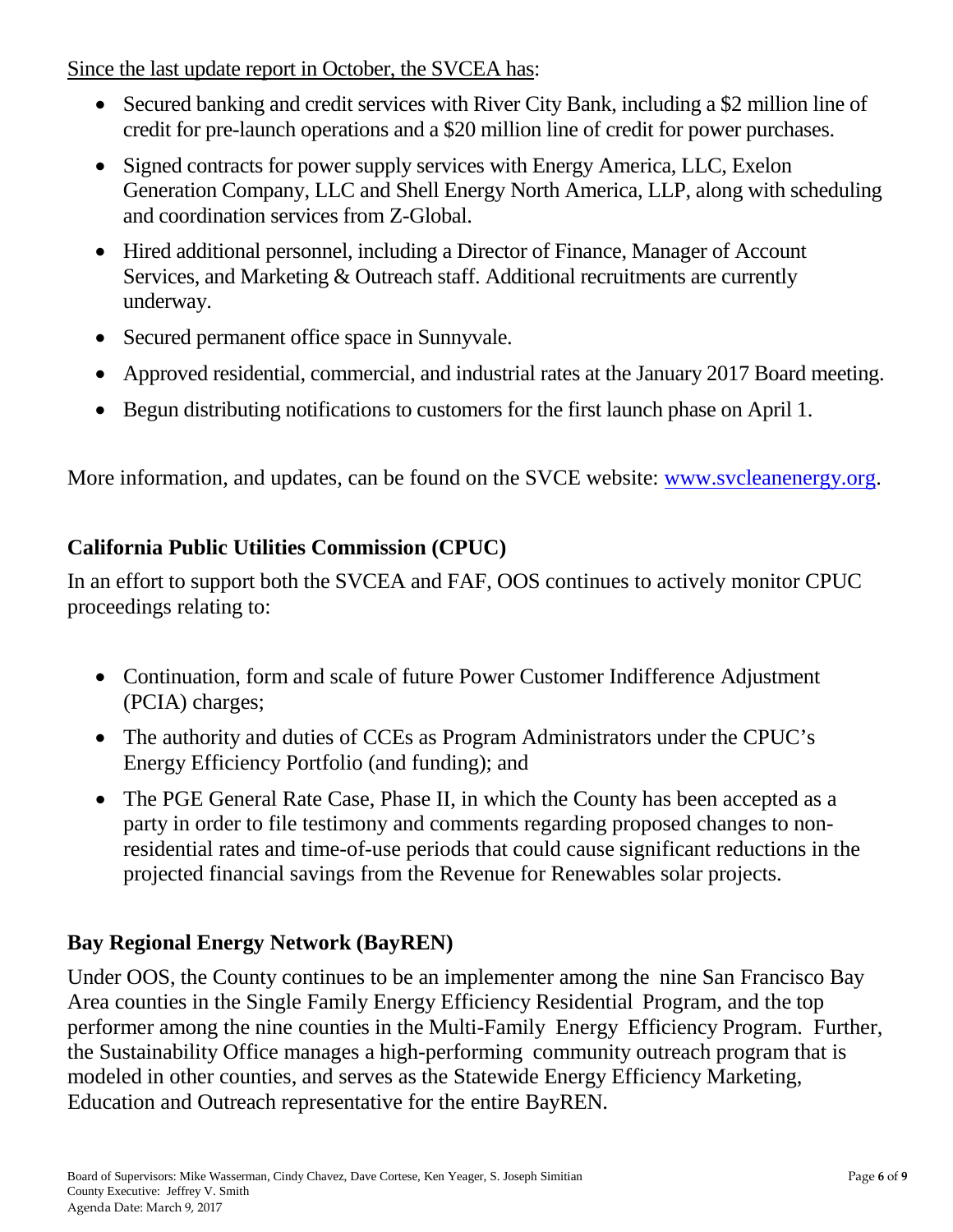Since the inception of the BayREN Program, the County has facilitated the completion of nearly 800 single family home upgrades, with another 140 in the pipeline, and has paid over \$1.1 million in incentives to Santa Clara County homeowners. In addition, BayREN has installed energy efficiency improvements in nearly 4,900 multi-family units, with another 3,000 projected through 2017. The multi-family program has delivered nearly \$3.6 million in rebates to building owners in Santa Clara County.

In addition, the Office of Sustainability continues to serve as the Single Family Residential Program Lead for all nine BayREN Counties, as well as the BayREN Representative in the CPUC's Statewide Energy Efficiency Marketing, Education and Outreach Program. The County's participation in the BayREN, including staff, is grant-funded.

#### **Driving to Net Zero: Decarbonizing Transportation in Silicon Valley**

The Office of Sustainability secured this Project through a \$536,729 grant from the California Strategic Growth Council. The County is partnering with the Cities of Cupertino, Morgan Hill, Mountain View, Palo Alto, San Jose, and Sunnyvale, and has engaged ICF International as the consultant on the project. The Project has gathered data from the participating jurisdictions, both in terms of EV infrastructure policies, regulations, and deployments, and in terms of municipal clean fleet planning. OOS has hosted a first round of workshops for both infrastructure and fleet planning, and anticipates additional workshops throughout the first half of 2017. Subsequent tasks will include developing frameworks for encouraging greater market penetration of AFVs, and exploring a variety of funding and financing strategies.

#### **Sustainability Master/Implementation Plan**

On August 25, 2015 (Item 12), the Board issued a Referral to the Sustainability Office to report back to the Board on the budgetary resources necessary to create an Integrated Sustainability Master Plan, including a draft framework for the Master Plan; approved with further direction by the Board (BOS September 29, 2015 Item No. 28). The Board clarified its position that the Plan should form a comprehensive, cohesive, forward-facing government and community portfolio for cross-implementation of economic, environmental, and environmental sustainability strategies and measures, which are trackable, measurable and reportable; and specifically incorporate existing County policies and programs, such as, the Environmental Stewardship Goals (created in 2009).

In January 2017, staff began a thorough review of the potential scope for a Sustainability Master Plan for the County. The review encompassed sustainability planning structures, both in terms of substance and process, and considered scales ranging from single building certification up through international frameworks. The goal of this review was to evaluate sustainability protocols, document those with a direct relationship to the County, and note categories suitable for inclusion in the County's Sustainability Master Plan. From this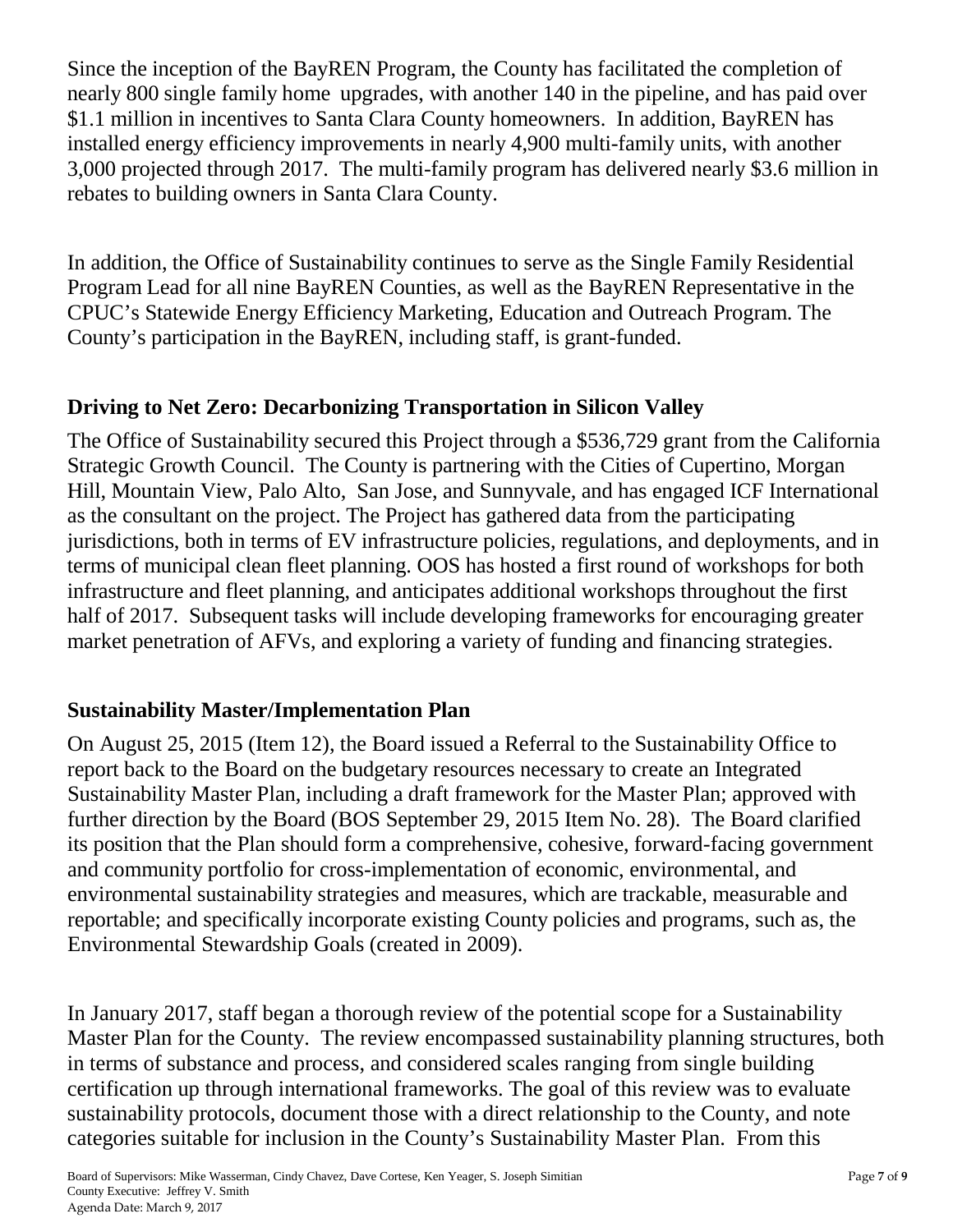framework review, twenty (20) Issues of Concern have been identified for further review. Staff has begun the outreach and recruitment process for a County Sustainability Working Group that will evaluate existing County projects, programs, and policies and to envision a broader county-wide approach to integrated sustainability action. Staff intends to return to this committee at a subsequent meeting to provide a more focused update, including proposed timeline and milestones for the Plan's development.

# **EFLIC Energy Efficiency Financing Pilot for Low and Moderate Income Customers**

Under the CPUC Statewide Energy Efficiency Financing Program, the Energy Financing Line Item Charge (EFLIC) Project was developed with PG&E. The program would offer low and moderate income households the opportunity to finance energy efficiency upgrades through a special loan product that is repaid through a line item charge on customer energy bills. Previously scheduled for an early 2015 launch, the EFLIC Program has been delayed by processes at the state level, and is on indefinite hold at the present time. The Sustainability Office continues to coordinate with PG&E on the program timeline and progress.

# **Residential PACE (Property Assessed Clean Energy)**

Staff continues to monitor developments surrounding Residential PACE, and presented to FGOC (May 12, 2016, Item No. 11):

- An update on the release of the FHA Guidelines, which remained pending at that time;
- An update on continued discussions with PACE administrators, regarding the County's proposed supplemental Contractor Standards (including a Green Wage);
- A summary of the County of Los Angeles self-administered PACE Program;
- An overview of Ygrene, an newer PACE provider operating under the Golden State Finance Authority;
- An overview of the Fannie Mae HomeStyle Energy mortgage, which can explicitly take out a PACE assessment at time of property transfer;
- And an overview of the Association of Bay Area Governments (ABAG) Regional Collaborative Services Agreement (RSCA) which applies additional consumer protection standards across participating PACE providers.

On July 19, 2016, the FHA released guidance on Residential PACE. An off-agenda memorandum to the Board was issued on September 12, 2016, summarizing the requirements for utilizing PACE on properties with FHA mortgages, as well as the remaining risks of adopting Residential PACE in the unincorporated county.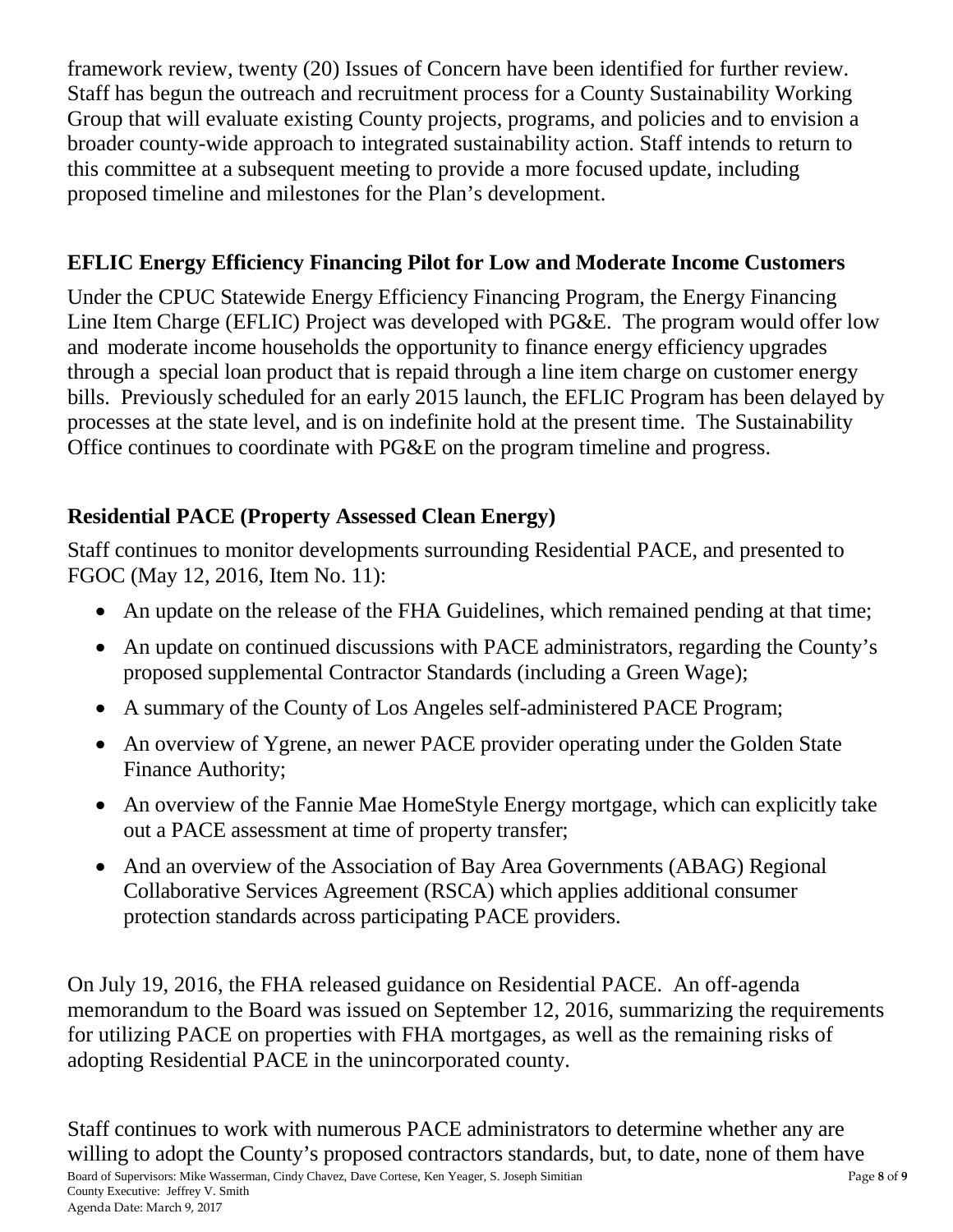been willing to commit. Staff hopes to make progress with the PACE providers and will report back to the Board if or when any agree to the County's provisions.

#### **CHILD IMPACT**

Sustainability, energy and climate action programs, projects, and activities are undertaken by the County to serve the economic, environmental and social interests of the community, including those impacting children and youth.

#### **SENIOR IMPACT**

Sustainability, energy, and climate action programs, projects, and activities are undertaken by the County to serve the economic, environmental and social interests of the community, including those impacting seniors.

#### **SUSTAINABILITY IMPLICATIONS**

The recommended actions review, approve and support programs, projects, and activities that balance public policy and program interests, and which advance the Board of Supervisors' sustainability objectives to foster a healthy environment, protect resources and public health and safety, promote a diverse economy, and advance social equity and safety.

#### **BACKGROUND**

The Sustainability Office was established by the Board on August 24, 2010 and commenced operations on November 8, 2010. Among its directives, the Sustainability Office was tasked with promoting sustainability approaches, policies and programs throughout the County's departments and offices, as well as enhancing the County's regional, state and national leadership in climate mitigation, adaptation, and all other sustainability resource, equity, and economic sectors.

The Semi-annual and Annual Sustainability and Climate Action Reports are a means of recording and reporting progress back to FGOC and the Board, and to serve as a public reference source.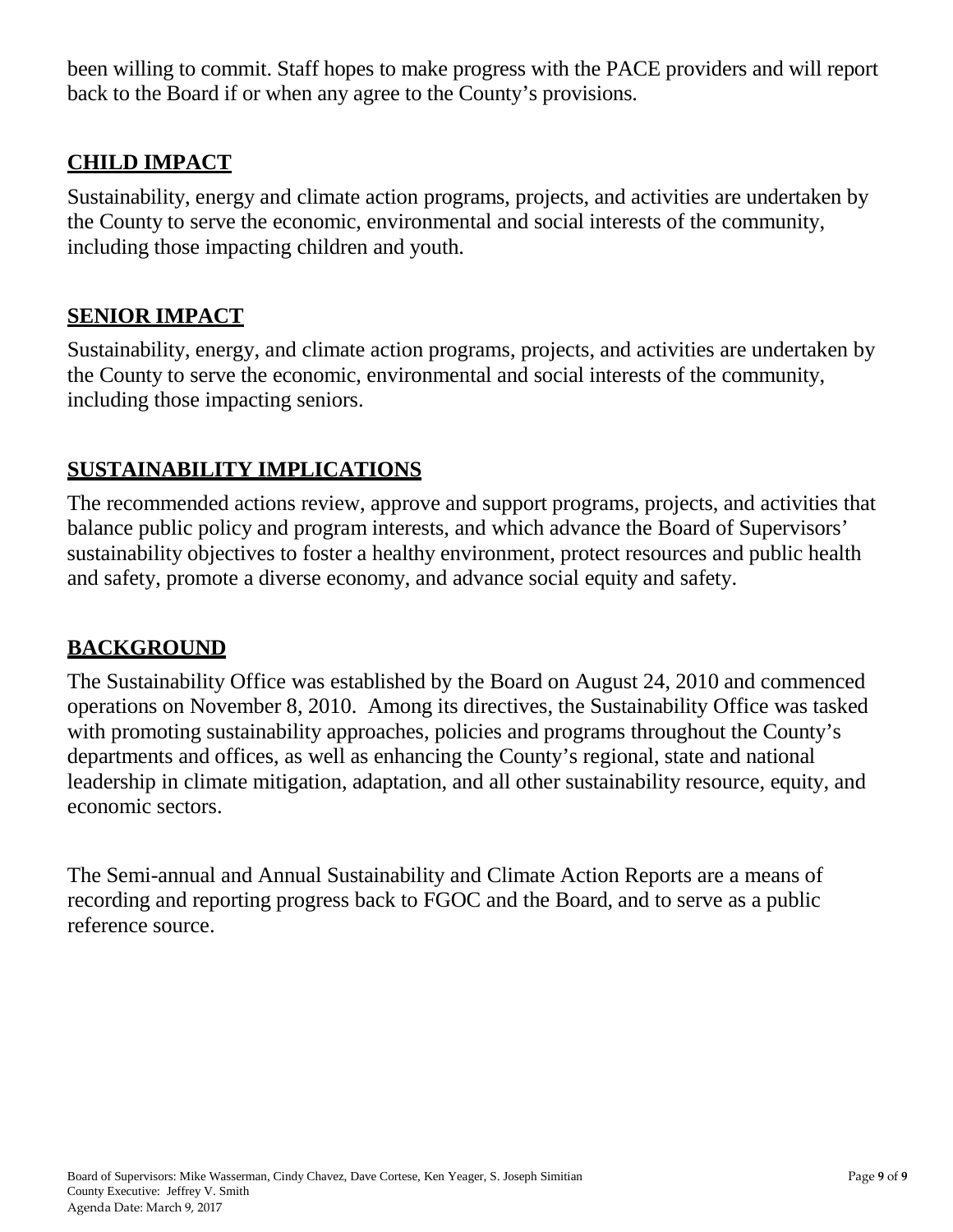

88436

**DATE:** October 12, 2017

- **TO:** Finance and Government Operations Committee
- **FROM:** Sylvia Gallegos, Deputy County Executive
- **SUBJECT:** Semi-Annual Sustainability and Climate Action Report (February September 2017)

# **RECOMMENDED ACTION**

Receive semi-annual report from the Office of Sustainability relating to sustainability and climate action programs for period February through September 2017.

#### **FISCAL IMPLICATIONS**

There are no fiscal implications in receiving this report.

# **REASONS FOR RECOMMENDATION**

The Semi-Annual Report updates the Finance and Government Operations Committee (FGOC) and the Board of Supervisors (Board) on internal and community programs, policies, and projects that advance the County's sustainability and climate action objectives and goals. The report also describes the integration of sustainability principles and measures across the County organization, departments, and offices.

# **PART I - SUSTAINABILITY/CLIMATE ACTION – INTERNAL**

#### **Renewable Energy, Energy Efficiency and Storage**

The following renewable energy and energy conservation efforts are underway, or were recently completed, at County facilities:

#### Renewables for Revenue Project (Item No. 9b October 6, 2015)

For information on the Project, see the Renewables for Revenue (R4R) Quarterly Report legislative file, submitted to the August 10, 2017 Finance and Government Operations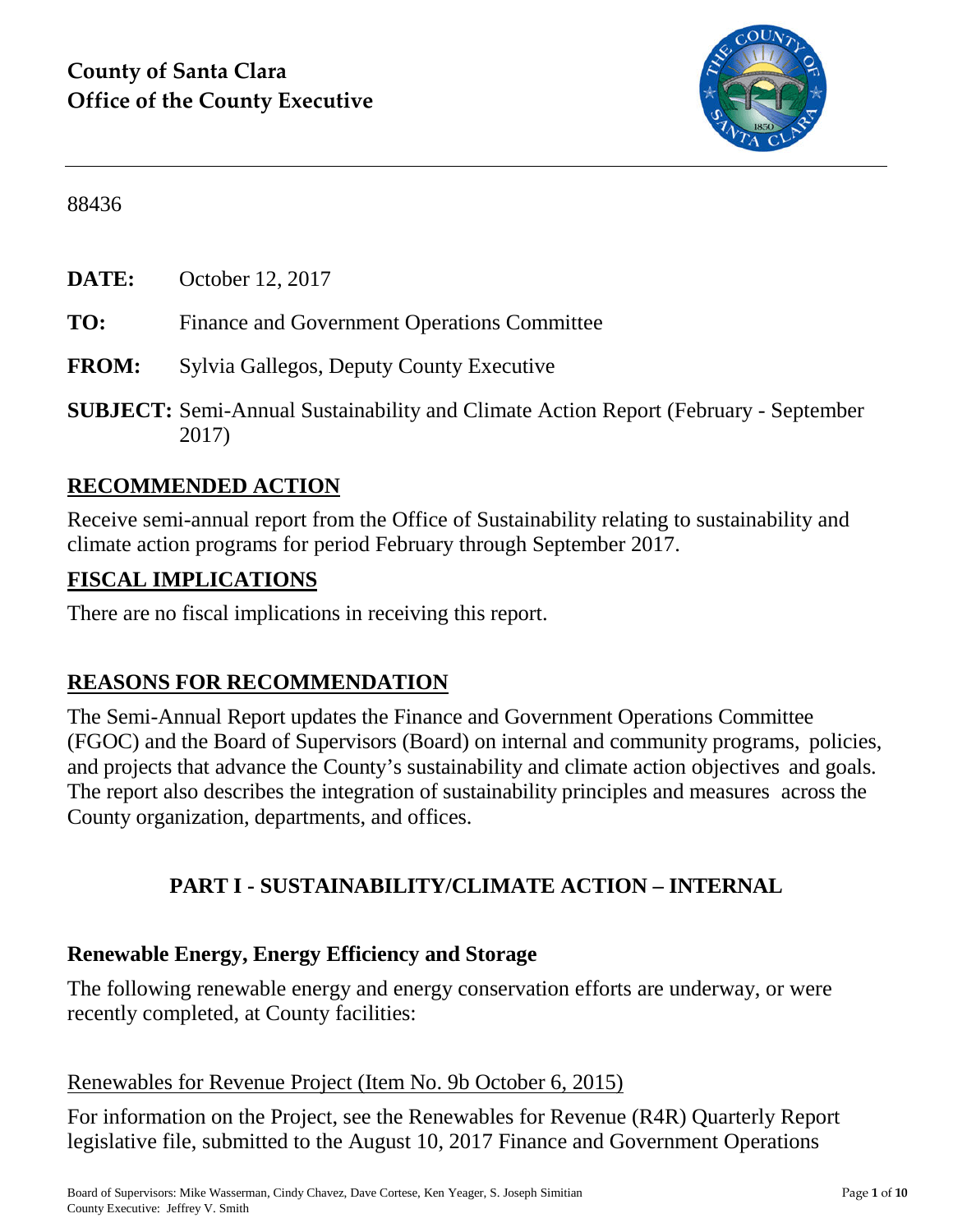Committee and the August 17, 2017 Housing, Land Use, Environment and Transportation Committee.

#### Energy and Water Projects

FAF continues to operate, monitor and maintain the County's portfolio of solar, fuel cell, battery storage, and energy efficiency systems. Projects currently underway include:

### *Energy Service Company Projects*

#### Design

Of the three Energy Services Companies (ESCOs) underway, Ameresco has completed its Investment Grade Audit (IGA). Ameresco's IGA report identifies approximately \$13 million in water, energy efficiency, and battery storage measures that have a combined payback of under 10 years (see Appendix A). FAF and VMC are working with two other ESCOs, Siemens and Opterra, to finalize their respective IGA reports, which are currently in final draft form.

### Funding

FAF has received \$5 million to fund the ESCO Project; however, between the three ESCOs, approximately \$30 million in energy and water measures have been identified, pending IGA finalization by two of the ESCOs. FAF met with the Office of Budget and Analysis and the Finance Agency to determine the possibilities for addressing the budget shortfall. It was determined that, to the extent the remaining ESCO projects are to be funded, the General Fund, rather than third-party financing, should be used to avoid interest payments and maximize the projects' return on investment. Phasing the ESCO projects over several years would be beneficial to the County to avoid large capital costs in any given year. FAF is currently working with each of the ESCOs to compile "Phase 1" bundles of projects that would contain the measures with the best financial returns, to submit to the Administrative Capital Committee for additional funding consideration in FY19.

#### Contract Negotiation

FAF continues to work with County Counsel to negotiate project implementation contracts with the three ESCOs. Since the ESCO contracts are informed by project funding, implementation approach, and scope, FAF anticipates bringing implementation contracts to the Board for consideration in Q2 2018.

# *Utility Data Management System (UDMS)*

A Utilities Data Management System (UDMS) is a software solution that facilitates the efficient tracking, management, and analysis of utility cost and usage. FAF issued a UDMS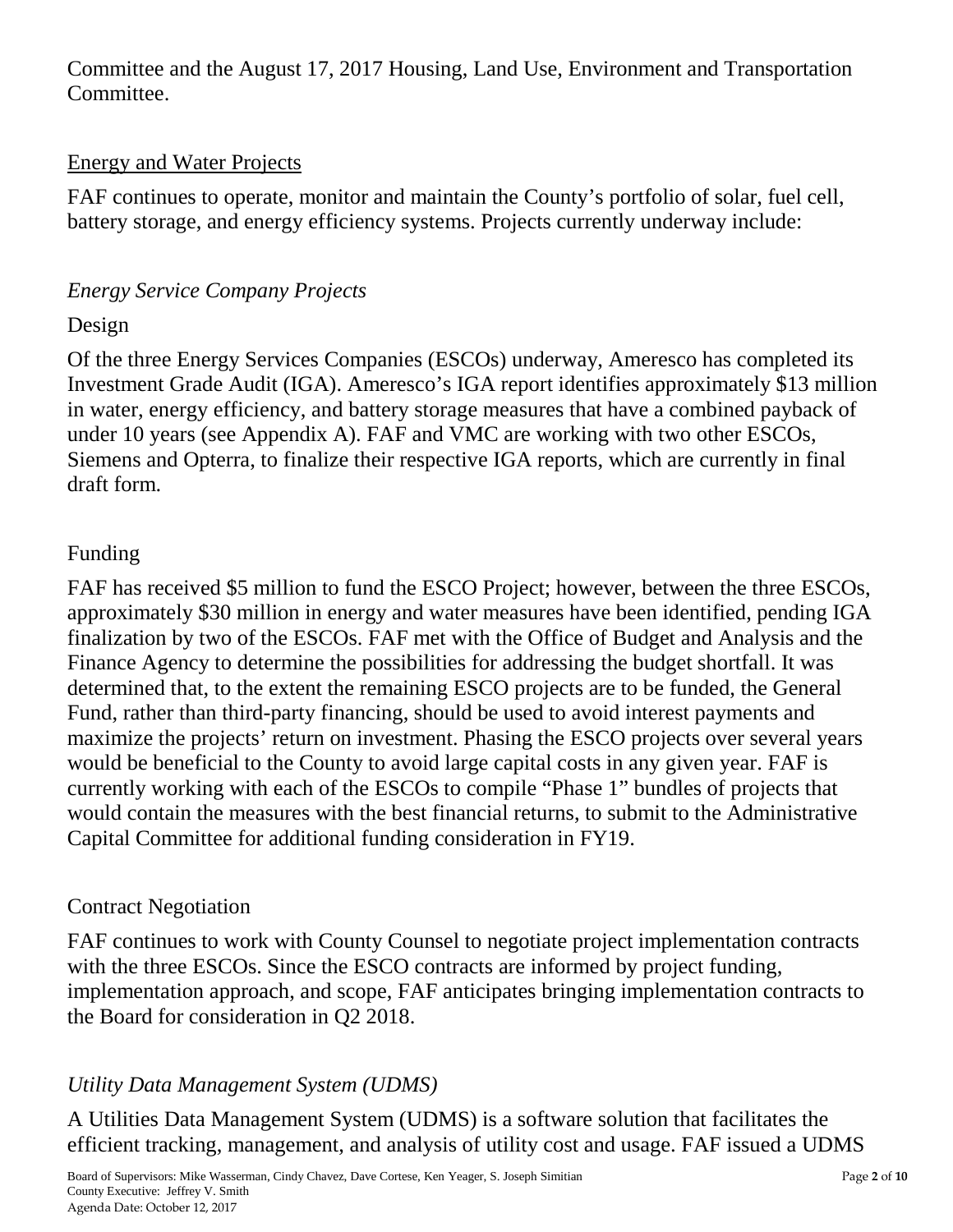Request for Proposal (RFP) in May of 2016 and received responses from three vendors: Siemens, Sunpower/Enernoc, and Facility Dude. After reviewing proposals and receiving vendor presentations, in November 2016, the RFP Evaluation Panel selected Siemens due to its intuitive web interface, competitive pricing, and dynamic utilities bill pay and management features. FAF is currently working to negotiate a UDMS implementation contract with Siemens which is tentatively expected to be finalized in Q3 2018.

### *Facilities Benchmarking Efforts*

FAF continues to work with Silicon Valley Energy Watch (SVEW) to benchmark major County Facilities using Energy Star Portfolio Manager. Priority on this effort has been given to all facilities within the Civic Center, including correctional facilities. After evaluation of utility meters for all facilities within the Civic Center, it was determined that the facilities need to be benchmarked as a campus, due to multiple facilities sharing a master utility meter. The purpose of benchmarking the Civic Center is to effectively evaluate the existing resource consumption of the campus, demonstrate a need for sub-metering, and identify additional sustainability priorities for the Civic Center Master Plan. Due to account metering challenges, FAF has engaged PG&E on this effort.

# *Electric Vehicle Charging Stations*

FAF has allocated \$2 million to design and construct approximately 60 dual port electric vehicle charging stations. In December of 2016, 9-new stations were installed at Fleet Management and 6-existing stations were replaced at the Civic Center Employee parking lot. Other sites that are being evaluated for implementation include the Charcot Campus, 55 W. Younger, the Berger Campus, 333 West Julian (SSA), and the Civic Center parking garage. Deployment at these sites is anticipated to start in Q2 2017.

# *Charcot Recycled Water Project*

FAF staff is currently working with the San Jose Water Company on a recycled water project to tie in the Charcot Campus irrigation system to the recycled water pipeline for landscape water usage. Using recycled water for irrigation will save approximately 3.5 million gallons of potable water annually, not only preserving the drinking water supply, but also providing an estimated \$2,200 in annual savings as recycled water is about 10% less expensive than potable water.

# Municipal Operations Greenhouse Gas Inventory

In 2007, the Board signed the Cool Counties Climate Stabilization Declaration and established a set of aggressive goals for greenhouse gas (GHG) emission reductions for the County. In 2005 and 2010, a GHG emission inventory was completed to identify the baseline and current state of the County's emissions for operations and facilities. The Cool Counties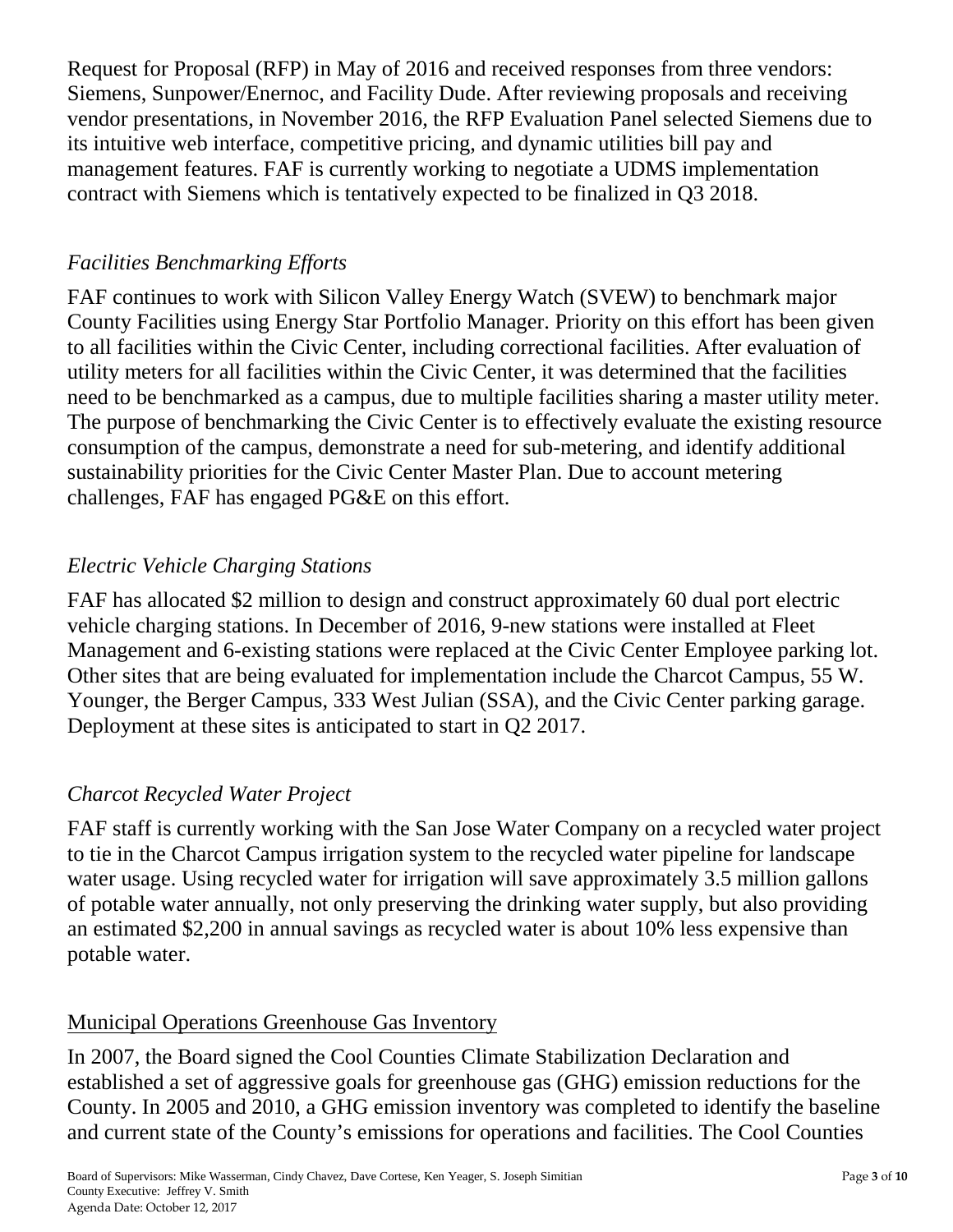Climate Stabilization Declaration states the need to stop increasing the amount of emissions by 2010, decrease emissions by 1% every 5 years from 2010 – 2050, and reach an 80% reduction by 2050. In order to identify whether or not the County is headed towards the 1% reduction every 5 years, as well as the 2050 goal of 80% emissions reduction, FAF is working on a follow-up study of GHG emission reductions.

FAF released an informal competitive procurement (ICP) for the completion of a municipal operations greenhouse inventory on January 13, 2017, with a proposal due date of February 2, 2017. A service agreement between the County of Santa Clara and DNV GL Energy Services was signed on March 28, 2017. Currently, FAF staff and DNV GL are compiling all the data necessary to complete a GHG inventory for each sector of the County's operations. This includes data on fleet usage, employee commute, building energy use, solid waste disposal, reimbursed employee miles, closed landfills, water/sewage transport, and septic systems. Completing a GHG inventory will identify what projects have contributed towards GHG emission reductions, allow FAF to strategize/prioritize for future projects, and provide the information necessary to update the 2009 *Climate Action Plan for Operations and Facilities*. It is anticipated that the GHG inventory and report will be completed by November 2018.

#### Ridesharing Pilot

Under advisement from May 12, 2016 (Item No. 6): Consider recommendations relating to ride share vendors and sharing vehicles with other agencies. (Referral from March 2, 2016, Finance and Government Operations Committee meeting, Item No. 7) (ID# 81485), the Board of Supervisors directed FAF to conduct a competitive solicitation to select a vendor for a ridesharing platform, in an amount not exceed \$10,000 for a period of six months (BOS June 7, 2016 Item No. 25). An informal competitive procurement was conducted and service agreement was signed on September 16, 2016 with Scoop Technologies.

The program rolled out on October 2016 to all County employees, with focused on-site marketing efforts at the Civic Center campus, Valley Medical Center, and 333 West Julian (SSA). Initial marketing execution took place during the month of October via these site visits, a post on SCC Connect, posts on department's intranet sites, and a total of two Green Meme's email blasts. A second round of site visits took place at the Civic Center and Valley Medical Center during the month of January. Lastly, representatives from Valley Transportation Authority (VTA) and Metropolitan Transportation Commission were at the Civic Center campus on December 12, 2016 to promote the Scoop ridesharing platform. This is part of VTA's and MTC's partnership to promote ridesharing platforms throughout the region.

The monthly detailed reporting meetings between FAF and Scoop Technologies have demonstrated an increase in usage from the original roll out month of October 2016. In October there were a total of 157 County employees registered As of September 26, 2017, there were a total of 309 registered users. There was a total of \$6,600 remaining in funds allocated for this effort.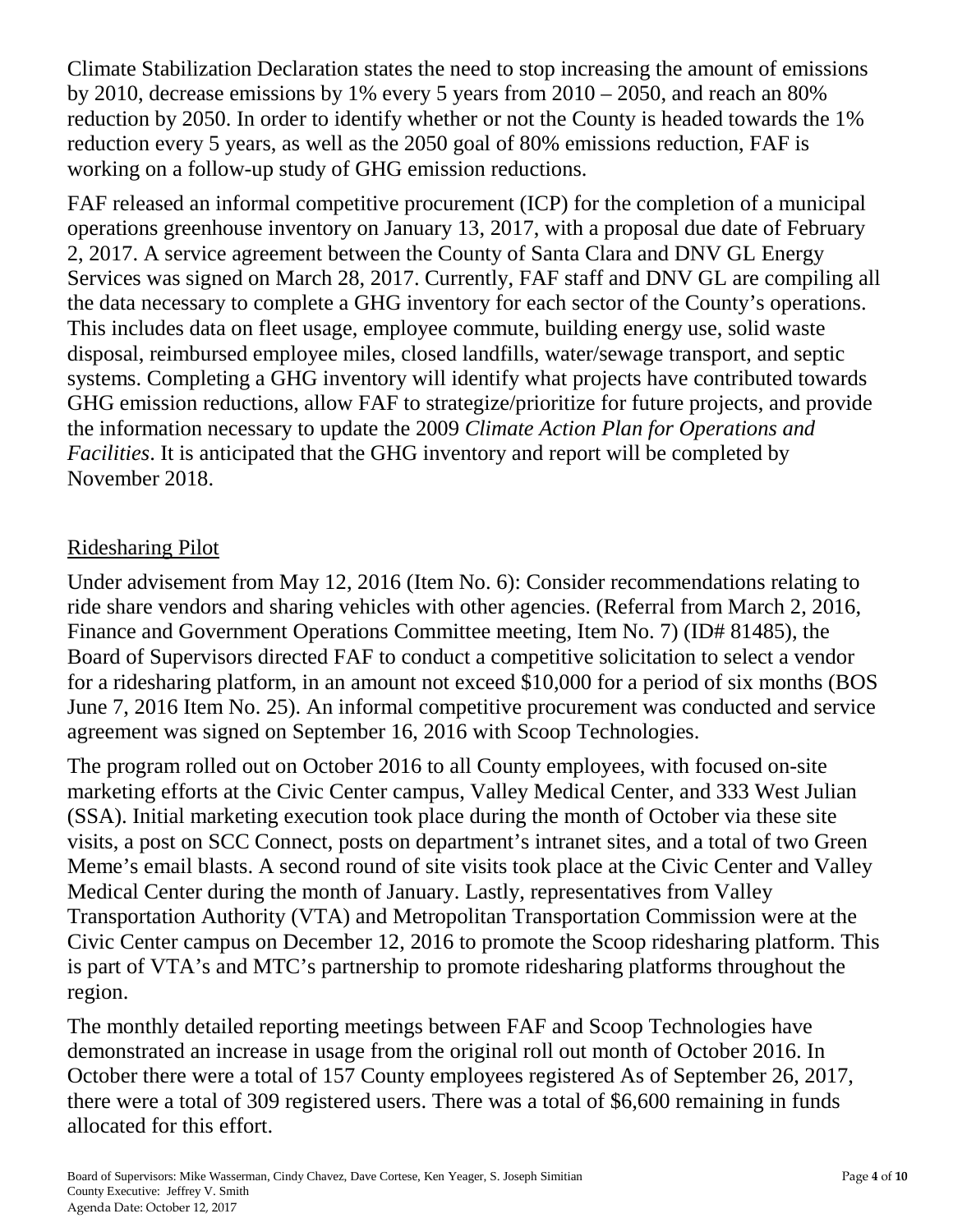Below is a summary chart of Scoops overall impact on the County of Santa Clara.

| Category                                             | <b>Impact to Date</b>                     |  |
|------------------------------------------------------|-------------------------------------------|--|
| County of Santa Clara<br><b>Employees Registered</b> | 309                                       |  |
| One Way Trips                                        | 1,682                                     |  |
| <b>Rider Miles Saved</b>                             | 11,109                                    |  |
| Pounds of CO <sub>2</sub> saved                      | 11,691                                    |  |
| Equivalent to:                                       | 137 Tree seedlings<br>grown for ten years |  |
| Funds Used (out of \$10,000<br>budget)               | \$2,922                                   |  |

Figure 1: Scoop Impacts to Date, Source: Scoop Technologies

The service agreement between the County of Santa Clara and Scoop Technologies was set to expire on September  $30<sup>th</sup>$ , 2017. However, at the August  $29<sup>th</sup>$  Board of Supervisors meeting, the Board approved the extension of the pilot program for one year, with a continued \$1.00 rate for riders, and an additional \$3.00 per trip reimbursement for drivers to encourage greater participation. These actions should allow for a better determination as to whether or not the pilot program is effective, and if the program itself should be continued on a permanent basis. Given that funds remain in the existing contract, this amendment had no cost implications.

# Zero Waste Program for County Facilities

The County's 2016 average overall waste stream diversion rate was approximately 76 percent. The five primary waste stream categories include waste handled by contracted hauler Republic Services, waste handled by other commercial haulers in North and South County, waste self-hauled by departments to materials recovery facilities and landfills, waste handled by secure shredding services, and waste diverted by commodity-specific vendors. Additional ongoing zero waste efforts include internal composting of some of the yard waste and food scraps at Elmwood Correctional Complex. Administration provided outreach about the Zero Waste Program to over 700 County employees at New Employee Orientations, staff meetings and trainings, and Health and Wellness Fairs in 2016.

# **PART II – SUSTAINABILITY/CLIMATE ACTION – EXTERNAL**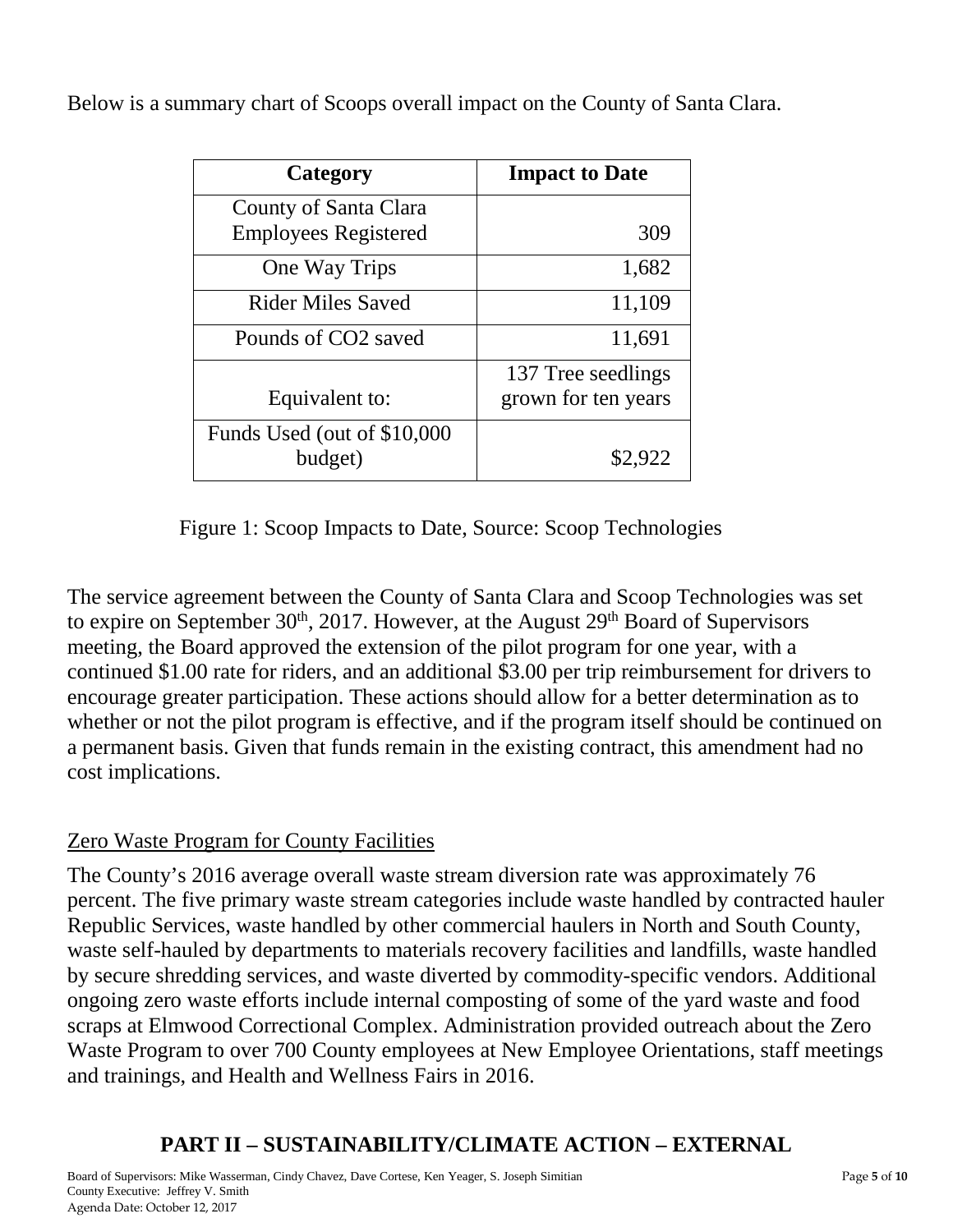In collaboration with community partners including municipalities, non-profit organizations, the private sector and other partners, the Office of Sustainability (OOS) serves the Board's sustainability goals, policies, and objectives, and reports the following regarding progress, implementation, and status of multi-jurisdictional and community programs and projects:

### **Climate Adaptation (Silicon Valley 2.0)**

Staff continues to explore options for improving access to the online Implementation Tool developed through the Silicon Valley 2.0 project. Conversations with ISD concluded that the tool cannot be hosted internally on County servers, given a difference in underlying software architecture, and will require external hosting and support. Staff is working to identify funding to improve and continue hosting the tool. On broader climate adaptation policy, staff continues to engage with other stakeholders both countywide and regionally around the Bay Area. At the county level, staff participates in a quarterly sea level rise working group convened by Joint Venture Silicon Valley and the Santa Clara Valley Water District. Regionally, staff will begin participating this month in a new regional working group convened by the Bay Conservation and Development Commission (BCDC) around the ongoing project knows as "A Rising Tide."

### **Silicon Valley Clean Energy (SVCE)**

Silicon Valley Clean Energy has commenced rolling out its services to customers, with the final phase of customers taking delivery of electricity on July 1. Enrollees received opt-out notices 30 and 60 days after their enrollment date, so participation rates are expected to remain fairly stable going forward. As of September  $1<sup>st</sup>$ , 2017, the overall opt-out rate (from approximately 247,000 accounts) was 2.27%, well below forecasts. Just under 1% of customers have opted-up to the 100% renewable GreenPrime program.

#### In support of SVCE, the Office of Sustainability has performed a number of actions, including:

- Participating in the Communications Working Group, to refine messaging and identify outreach channels for introducing SVCE to residents and businesses throughout the unincorporated County.
- Participating in the Sustainability Managers Roundtable, an ad hoc advisory group helping SVCE staff to brainstorm potential program ideas.
- Going forward, these Working Groups will be combined into a single Member Agency Working Group, given both crossover in representation, and the conclusion of initial enrollment.

Since the last update report in March, SVCE has: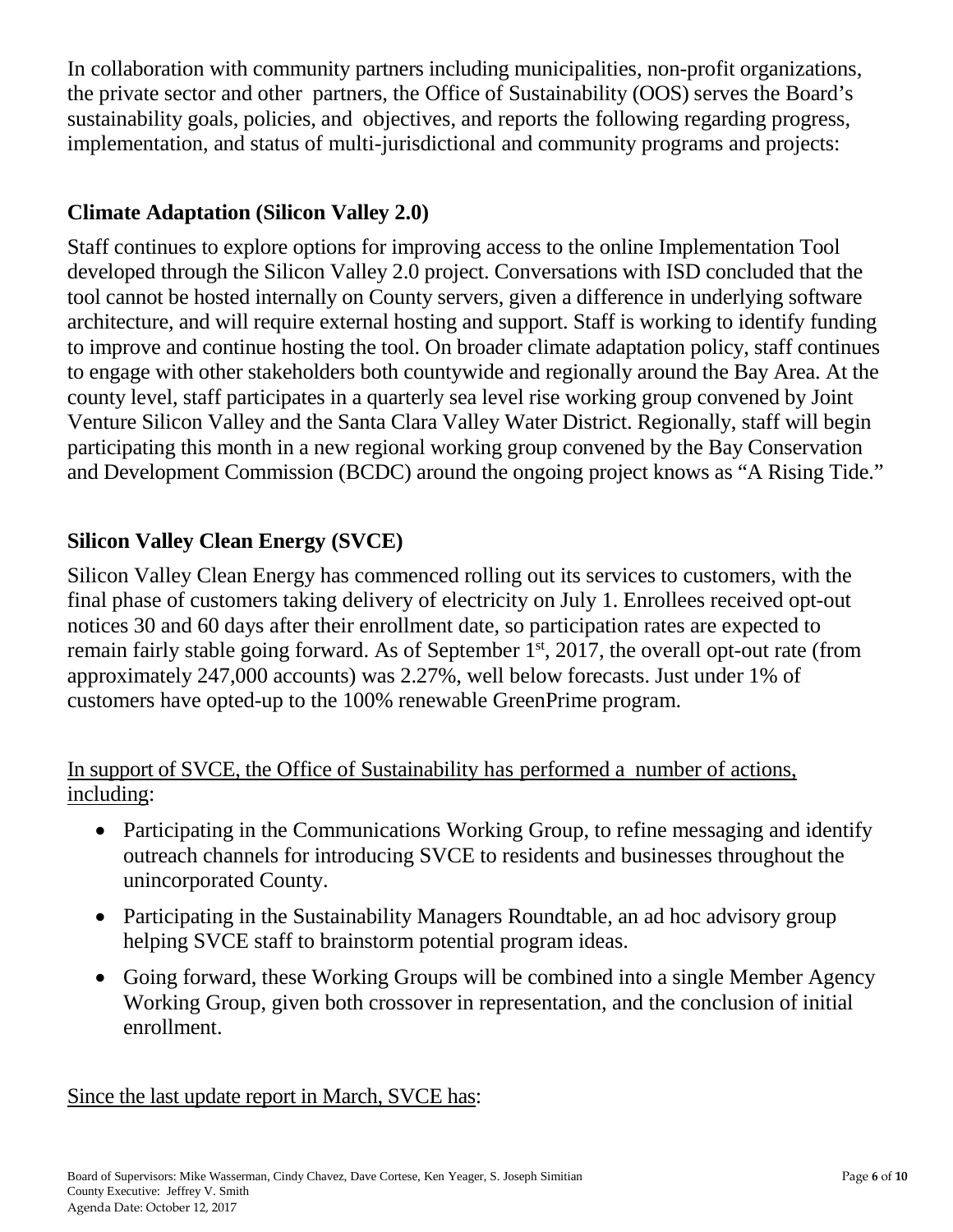- Approved a 2017-2018 operating budget (August 2017) that is expected to repay all outstanding debt (revolving and non-revolving lines of credit with River City Bank and startup contributions from partner jurisdictions) by the end of 2017 and that directs net revenue toward fully funding reserves before consideration of customer rate reductions or rebates.
- Approved the formation of a Citizens Advisory Committee (September 2017) that will report to the Board on local program development.
- Hired additional personnel, including a Legislative and Regulatory Manager, and additional marketing, outreach, and account services staff. Additional recruitments are currently underway.
- Initiated the search for a new CEO, as Tom Habashi left SVCE in September to lead Monterey Bay Community Power. Over 20 applications were received by mid-September, with interviews planned for mid-October and a final selection anticipated by the first week of November.

More information, and updates, can be found on the SVCE website: [www.svcleanenergy.org.](http://www.svcleanenergy.org/)

# **California Public Utilities Commission (CPUC)**

In an effort to support both SVCE and FAF, OOS continues to actively monitor CPUC proceedings relating to:

- The continuation, form and scale of future Power Charge Indifference Adjustment (PCIA) fees;
- The authority and duties of CCEs as Program Administrators under the CPUC's Energy Efficiency Portfolio (and funding); and
- The PGE General Rate Case, Phase II, in which the County is participating as a party in settlement negotiations around non-residential rates and time-of-use periods that could cause significant reductions in the projected financial savings from the Revenue for Renewables solar projects.

#### **Bay Area Regional Energy Network (BayREN)**

Under OOS, the County continues to be an implementer among the nine San Francisco Bay Area counties in the Single Family Energy Efficiency Residential Program, and a top performer among the nine counties in the Multi-Family Energy Efficiency Program. In addition, the Office of Sustainability continues to serve as the Single Family Residential Program Lead for all nine BayREN Counties, as well as the BayREN Representative in the CPUC's Statewide Energy Efficiency Marketing, Education and Outreach Program. The County's participation in the BayREN, including staff time, is grant-funded.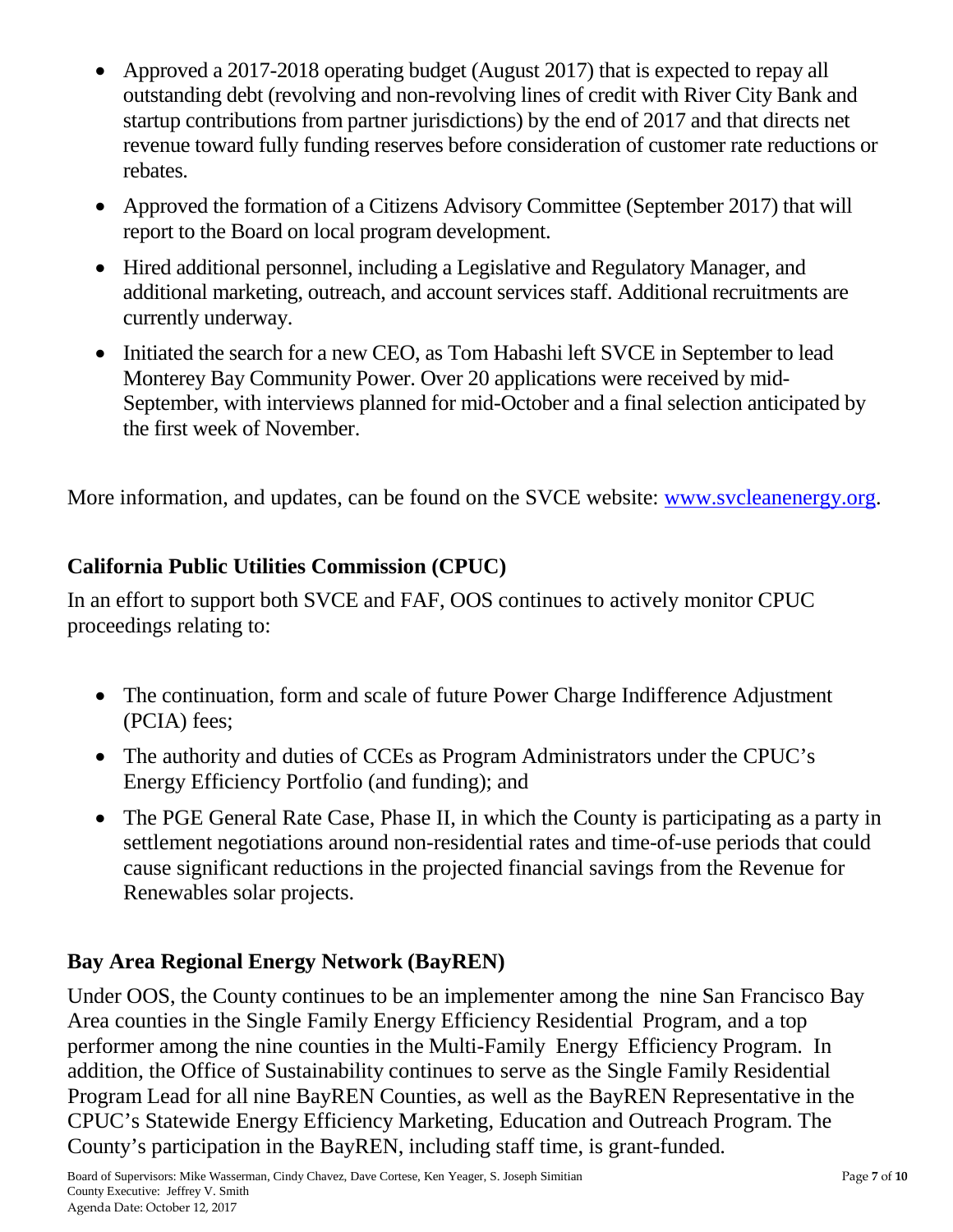Since the inception of the BayREN Program, the County has facilitated the completion of over 1100 single family home upgrades, providing nearly \$2 million in incentives to Santa Clara County homeowners. In addition, BayREN has installed energy efficiency improvements in over 5,600 multi-family units, delivering nearly \$4.2 million in rebates to building owners in Santa Clara County. These improvements have collectively reduced energy usage by over 4 million kilowatt-hours (kWh) and nearly 400,000 therms, thereby avoiding an estimated 6,500 metric tonnes of CO2.

### **Driving to Net Zero: Decarbonizing Transportation in Silicon Valley**

The Office of Sustainability continues to partner with the Cities of Cupertino, Morgan Hill, Mountain View, Palo Alto, San Jose, and Sunnyvale, to plan for and improve alternative-fuel vehicle infrastructure deployment across the county. Recently completed tasks include a guide to best practices in local planning and building code development, as well as a countywide siting analysis, using both existing electric-vehicle ownership data, as well as modeled trip data from the Valley Transportation Authority (VTA). The project is grant-funded through the Strategic Growth Council and is anticipated to conclude by mid-2018.

### **Residential PACE (Property Assessed Clean Energy)**

Staff continues to monitor developments surrounding Residential PACE, including developments at both the state and federal level. Recent state legislative changes include two bills that increase consumer protections around PACE assessments. Both are enrolled and awaiting the Governor's signature by October 15<sup>th</sup>.

- SB-242 requires oral confirmation of the terms of a PACE assessment by a homeowner. Previously only written confirmation was required.
- AB-1284 makes two major changes to consumer PACE protections. The first is to require "ability to pay" (measured through debt to income ratio) rather than just "likelihood to pay" (determined through credit history)

At the federal level, recent activity has been minimal. The most notable item was the introduction of the PACE Act of 2017 (S.838) in April, which proposes to impose Truth in Lending requirements on PACE assessments. To date, the bill has not moved forward at all.

Regarding local supplemental contractor standards, staff continues to work with both PACE administrators and the labor community to determine whether there standards that might be acceptable to all parties. In late 2016 and early 2017, labor groups including Working Partnerships USA and the Building Trades Council worked with several PACE administrators to draft a new version of the standards. While the participating administrators have indicated verbally an interest and willingness to sign off on the standards, they have yet to formally indicate their acceptance in writing. Staff will continue to work with both the PACE and labor communities and will return with an update once agreement on supplemental standards is reached.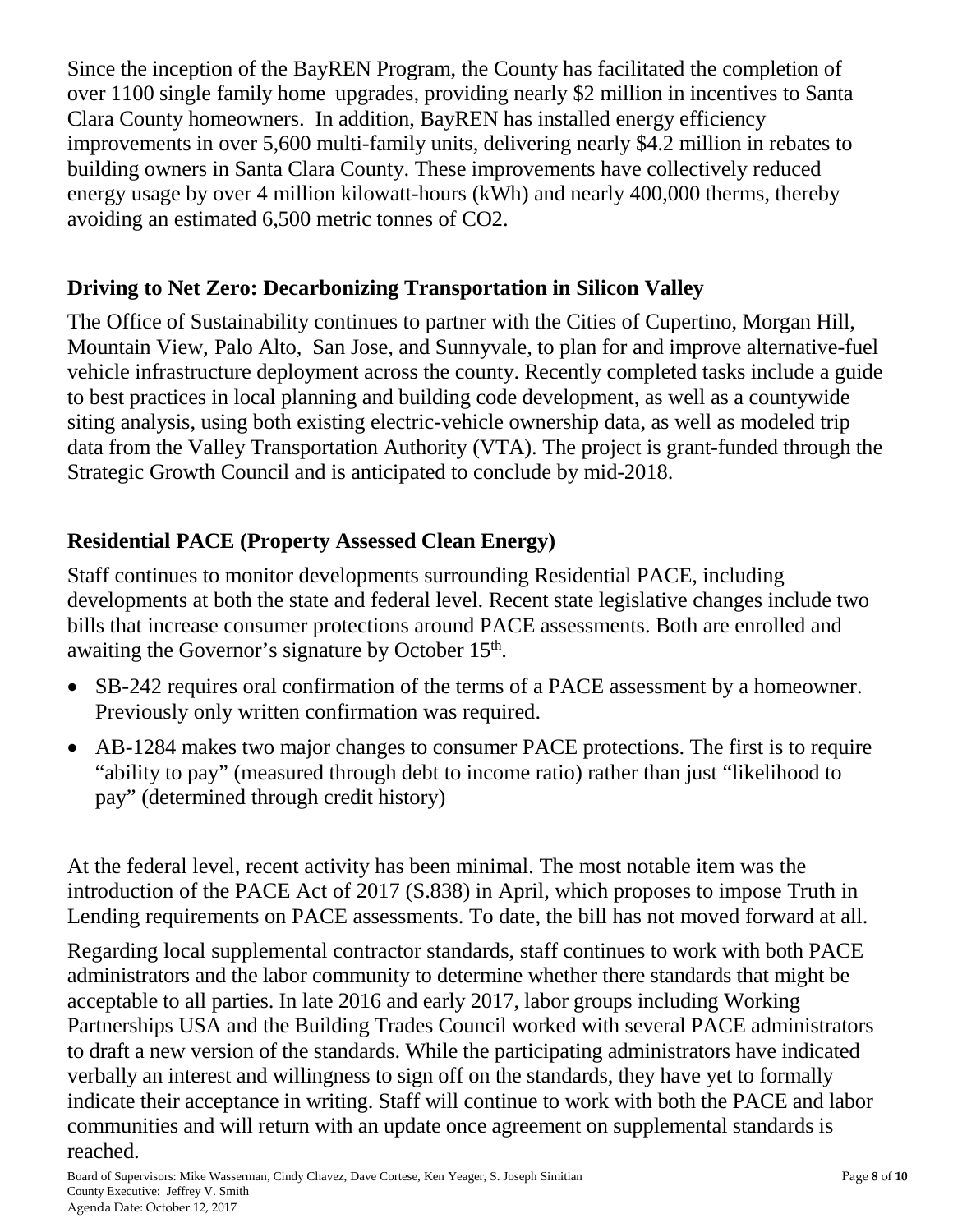#### **Sustainability Master Plan / Environmental Stewardship Goals**

On September 29, 2015, the Board unanimously approved a referral directing the Office of Sustainability to proceed with developing a Sustainability Master Plan (SMP), providing both a full-time Management Analyst position, as well as one-time funds for consultant services. The Board established that the Plan should form a comprehensive, cohesive, forward-facing government and community portfolio for cross-implementation of economic, environmental, and environmental sustainability strategies and measures, which are trackable, measurable and reportable; and specifically incorporate existing County policies and programs, such as the Environmental Stewardship Goals adopted in 2009.

In early 2017, OOS initiated the contracting process, background research, and stakeholder engagement, and in July hosted the first Sustainable County Working Group (SCWG) meeting. With feedback from the SCWG, OOS staff has updated the Framework for the Sustainability Master Plan and anticipates presenting this Framework to Board committees once the newly-hired Sustainability Director is on board and can provide feedback.

Once the Board has reviewed the Framework, OOS staff will proceed with hosting a Sustainability Charrette to review the existing Environmental Stewardship Goals, identify gaps and limitations, evaluate existing data resources across County departments, and develop recommendations for implementation and progress reporting. OOS will seek external feedback on the draft plan from outside partners including cities, private corporations, universities, research parks and non-profit organizations. OOS currently anticipates having a draft SMP ready for review by the SCWG in May 2018, with Board review to follow by September 2018.

# **CHILD IMPACT**

Sustainability, energy and climate action programs, projects, and activities are undertaken by the County to serve the economic, environmental and social interests of the community, including those impacting children and youth.

# **SENIOR IMPACT**

Sustainability, energy, and climate action programs, projects, and activities are undertaken by the County to serve the economic, environmental and social interests of the community, including those impacting seniors.

# **SUSTAINABILITY IMPLICATIONS**